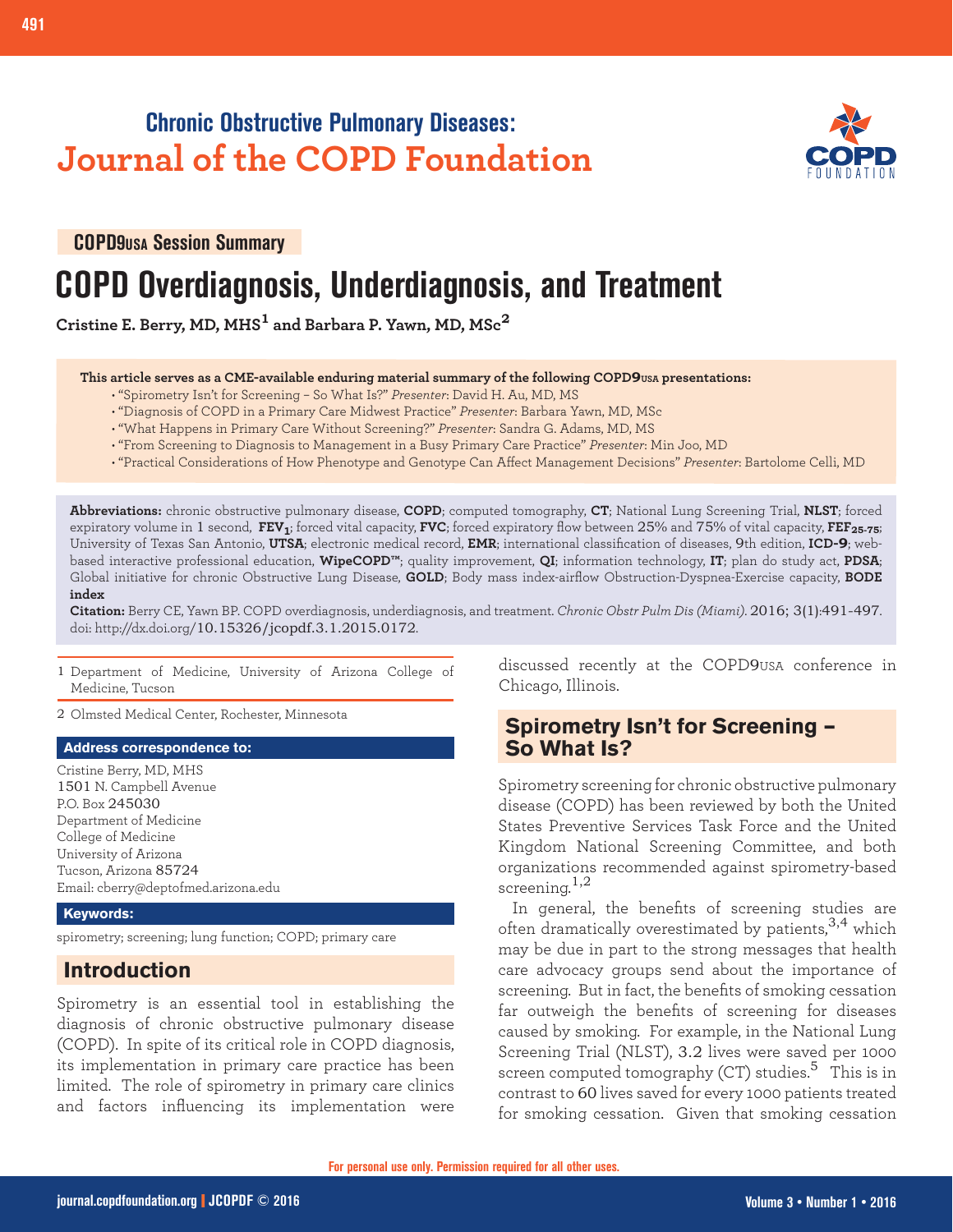is 20 times more effective at saving lives than CT screening for lung cancer, health care providers should consider placing more emphasis on smoking cessation during their patient visits than screening for smokingrelated malignancies.

It is also important to note that the first rule of screening is to *do no harm*, as all events that occur as a result of screening an asymptomatic individual are considered iatrogenic and preventable. $6,7$  Therefore, higher medical and ethical standards are necessary when we employ diagnostic tests for screening of asymptomatic individuals compared to their use in the evaluation of symptomatic patients. In the context of lung cancer screening, the potential for harm is relatively high, as 16 iatrogenic deaths occurred in the screening arm of NLST.<sup>5</sup> When compared with the impact of smoking cessation, small reductions in smoking would completely offset any potential benefit of lung cancer screening. And of course, screening studies are performed on apparently healthy individuals who may even prefer to be left alone. Therefore, decision making about whether or not to perform screening should be shared between the patient and provider.

Although screening for COPD and other diseases is conceptually attractive, one must acknowledge the risks including physical harm to the patient, but perhaps even more importantly providers should understand the excess harms that may occur if they focus on screening rather than smoking cessation. The limited data that may support screening spirometry as part of a smoking cessation strategy suggests that performance of spirometry alone, regardless of the presence of airflow limitation, can positively influence quit rates.<sup>8</sup>

Screening for COPD in asymptomatic individuals is not recommended because it will not change practice. Providers should instead focus on risk factor modification, especially smoking cessation, and identifying patients with chronic respiratory symptoms.

## **Diagnosis of COPD in a Primary Care Midwest Practice**

COPD is often described as a clinical diagnosis because there is no histopathologic or biochemical abnormality that can readily identify chronic airflow limitation, the defining hallmark of COPD. However, conceptualizing COPD as a clinical diagnosis can be misleading because post-bronchodilator spirometry is required to confirm the presence of chronic airflow limitation.<sup>9</sup>

Office spirometry is therefore routinely performed to

assess individuals with respiratory symptoms and/or risk factors for COPD. Given the importance of spirometry in establishing the diagnosis of COPD, attention to factors influencing utilization, technical accuracy and reliability, and interpretation is essential. A large primary care Midwest practice recently completed a review of medical records including spirometry reports to evaluate their performance in this regard.

Across practice sites (n=12), a total of 2285 records were reviewed, and 827 cases of newly diagnosed COPD were identified between January 2010 and October 2014. Only 512 (62%) of these patients had spirometry performed to confirm the COPD diagnosis. There was evidence that spirometry utilization increased over time, with 54% of new cases being confirmed by spirometry between 2010-2012 compared to 73% of cases in 2013-2014 (*p*<0.01).

In order to examine the quality of spirometry and its interpretation, investigators reviewed a representative sample of 98 records of newly diagnosed COPD patients, including detailed review of the spirometry testing and interpretation. Review showed that 29 records (29.6%) included spirometry results demonstrating forced expiratory volume in 1 second (FEV1) / forced vital capacity (FVC) >0.7, with at least half of these reports including interpretations that lung function was *normal*. Seven reports (7.1%) demonstrated such poor quality spirometry that they were not interpretable, and none of these showed that the spirometry software automated quality metrics were utilized. For 31 records (31.6%), the automated interpretations were inaccurate, at times indicating restriction when there was actually evidence of obstruction and occasionally diagnosing obstruction based on forced expiratory flow between 25% and 75% of vital capacity (FEF<sub>25-75</sub>) rather than  $FEV_1/FVC$ .

The investigators found that many providers were not using available features of the office spirometer, including automated quality metrics and data fields for smoking history and respiratory symptoms. There was evidence that providers relied heavily on automated interpretations, which were frequently inaccurate compared with established COPD guidelines for establishing the diagnosis. Recommendations for improving clinical practice based on these study findings include (1) perform spirometry to confirm all cases of COPD, (2) utilize automated quality indicators to assess spirometry adherence to American Thoracic Society standards for acceptability and reproducibility, and (3) turn off the automated interpretation provided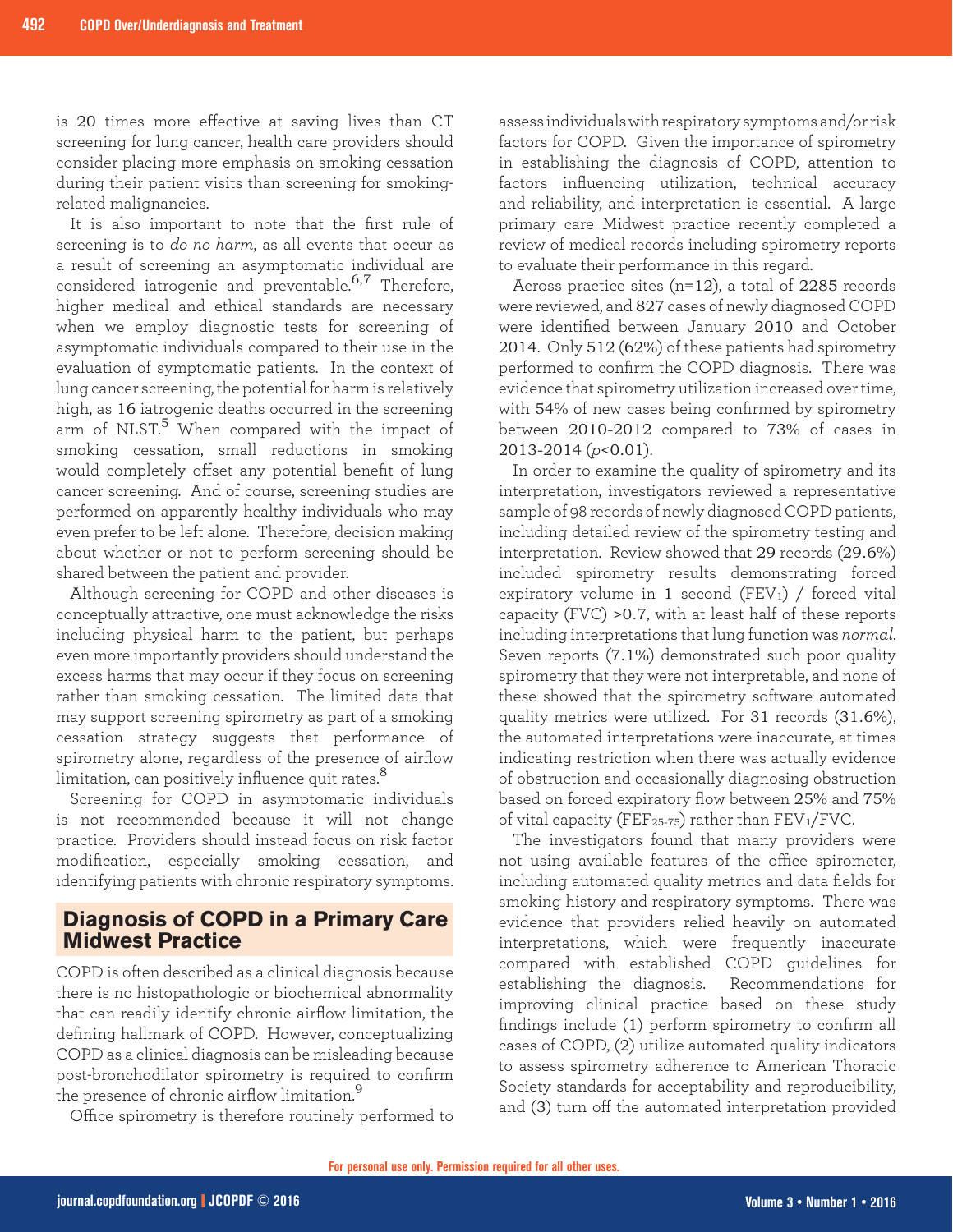by spirometry software which is frequently inaccurate and misleading.

## **What Happens in Primary Care Without Screening?**

Spirometry is required for the diagnosis of COPD. However, many patients are treated for COPD in primary care clinics without ever undergoing spirometry to confirm the diagnosis. Recently a program was implemented at the University of Texas San Antonio (UTSA) ambulatory clinics to assess why spirometry was not being performed routinely and to determine if an interactive program that employs webbased provider education, staff training, and integration of best practices reminders into the electronic medical record (EMR) influences spirometry utilization rates.

At the start of this project, medical record review demonstrated that the prevalence of COPD among UTSA-based clinics was 3.8%, which is lower than reported estimates of both the statewide prevalence and national prevalence of COPD. Moreover, only 19% of patients who had an international classification of diseases, 9<sup>th</sup> edition (ICD-9) code diagnosis of COPD had spirometry performed within the past 16 years.

In response to these findings, the WipeCOPD™ (webbased interactive professional education) program was developed using input from all members of the ambulatory health care team, including patients, receptionists, nurses, providers, and other clinical staff members to serve as a continuing education resource for a larger quality improvement (QI) project. The overarching goal of this project was to apply interventions to change the behavior of health care professionals and their clinical care of COPD patients using continuing education and the *plan, do, study, act* (PDSA) approach. Providers with both the highest and lowest spirometry utilization rates were interviewed in order to understand both what worked well and what were perceived barriers to spirometry use for the confirmation of COPD diagnosis, and their feedback was incorporated into the program.

The specific educational objectives for learners participating in the QI project included: (1) to improve confidence and knowledge in the diagnosis and management of patients with COPD, (2) to identify more patients with COPD in the primary care clinic, and (3) to demonstrate improved performance in ordering spirometry for patients with ICD-9 codes for COPD to confirm the diagnosis. Over 5 months, primary care

providers completed WipeCOPD™ online education and participated in 5 monthly 30-minute live sessions with COPD content experts and local clinic *champions* who reinforced the online program and specifically addressed issues related to nihilism in the diagnosis of COPD. Clinic staff also completed WipeCOPD™ online modules and participated in weekly live spirometry performance training sessions. In addition, information technology (IT)-based reminders of COPD best practices were incorporated into the EMR. For example, providers caring for patients with an ICD-9 code for COPD who did not have a spirometry order received an electronic reminder. After spirometry was performed, Global initiative for chronic Obstructive Lung Disease (GOLD) grades were automatically assigned by the EMR, and best practices for the given GOLD grade were recommended to the providers. In the 5 months after initiation of this QI program, all clinic staff trained to perform spirometry achieved ≥80% competency based on a standardized checklist. The prevalence of COPD based on ICD-9 codes among UTSA-based clinic patients increased to 4.4%. Most importantly, among the patients diagnosed with COPD, spirometry was performed in 56% of cases to confirm the diagnosis, demonstrating dramatic change in provider practice compared to historical data. These findings suggest COPD screening programs are not necessary in primary care clinics when providers and staff are appropriately educated and EMR-based tools are employed to promote best practices for COPD care. Similar projects modeled after this successful UTSA program are now being implemented in other health care practices using QI tools, IT reminders, and interprofessional continuing education programs.

### **From Screening to Diagnosis to Management in a Busy Primary Care Practice**

The average community-based primary care practitioner is quite busy on any given day, with provider time and attention divided by multiple face-to-face patient visits mixed with dozens of phone and email messages, prescription refill requests, laboratory results, diagnostic testing reports, and consultation letters.10 This is compounded by the fact that patient visits are often short (average 10-20 minutes) in spite of much to do, including addressing health behaviors, multi-morbidity, mental health issues, and care coordination. As a result,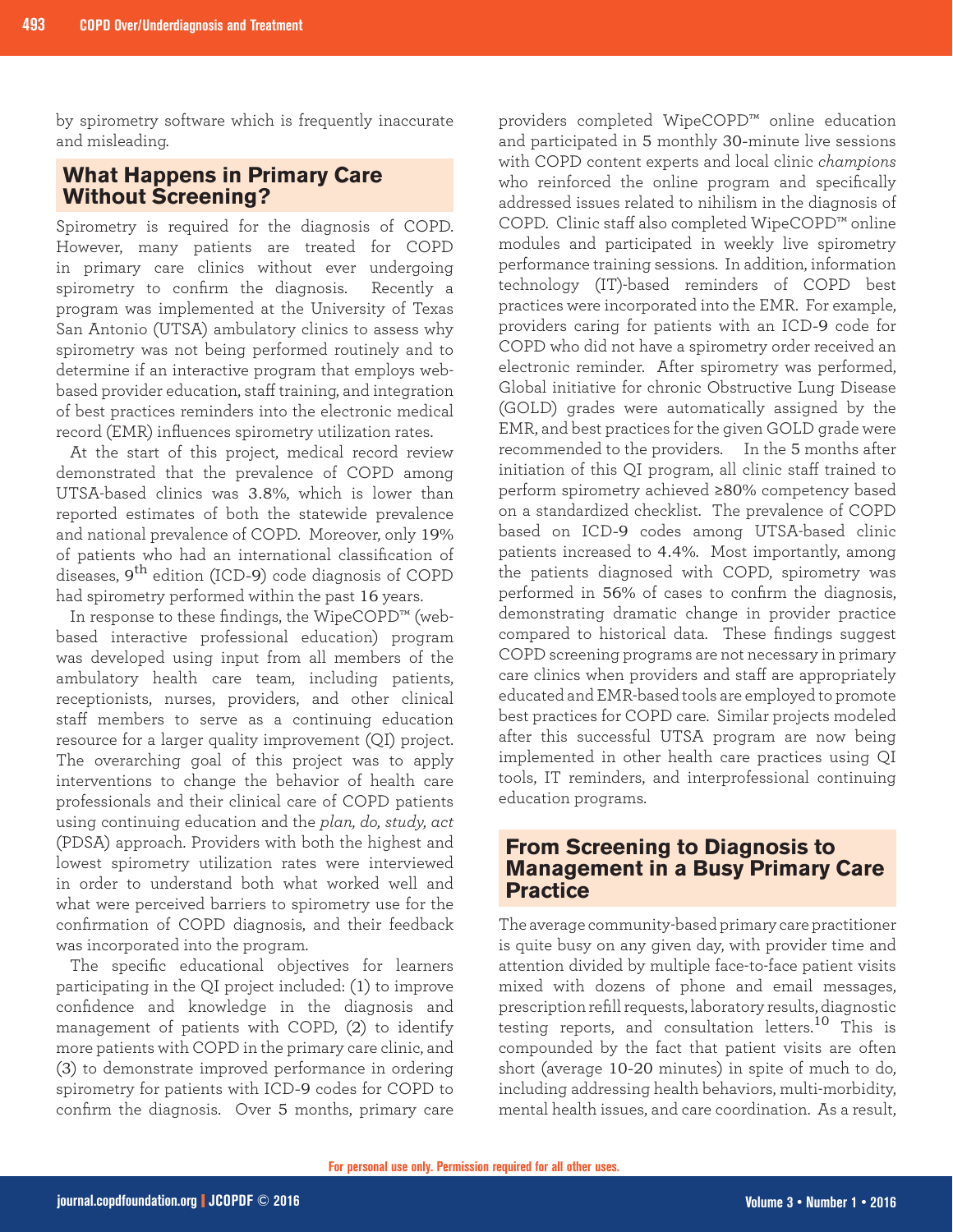there is often little time left to consider the diagnosis or management of COPD, $^{11}$  including the performance and interpretation of office spirometry.

Spirometry is essential to the diagnosis of COPD, as typical symptoms such as dyspnea commonly occur in other clinical conditions (e.g., heart failure, deconditioning, and obesity). Moreover, physical examination does not offer reliable indicators of COPD. And without proper diagnosis, practitioners may prescribe costly medications that offer no potential benefit in the absence of obstructive lung disease. Spirometry is therefore incredibly important and yet remains underutilized, which may be multifactorial resulting from lack of spirometer access, workflow constraints, competing priorities, absence of staff with proper spirometry training, lack of provider knowledge regarding COPD guidelines, and/or lack of provider confidence in spirometry interpretation.

Several studies have examined strategies to introduce spirometry or improve its utilization in primary care practice.<sup>12-14</sup> These have included provision of open access mobile spirometry, visiting trained nurses, and on-site staff education and hands-on training. In general, spirometry utilization improved with these interventions, leading to more accurate COPD diagnoses and changes in medications. It should be noted that in some cases, spirometry findings were not concordant with the physician diagnosis, even after the results were available to the provider. In spite of initial success with these interventions, "dusty spirometers" were common among primary care practices and the improvements in spirometry utilization were not sustainable over time due to multiple factors such as staff turnover, lack of comfort in performing the procedure as a result of low volume, or concern about equipment maintenance.

To better understand why spirometry is underutilized, focus groups were conducted that consisted of internists from a single academic institution.15 In general, the participating physicians reported that they did not routinely obtain spirometry to confirm a diagnosis of COPD if a patient came to them with a prior diagnosis that was already being treated with respiratory medications. For those patients with a suspected diagnosis of COPD, the physicians indicated that they did not believe spirometry was always necessary to make the diagnosis or that spirometry-driven diagnosis would impact on patient care. They also described that prioritization of COPD during a patient visit was generally low unless the patient reported respiratory symptoms or needed

medication refills, and the lack of a simple and routine point of care tool (e.g., blood pressure measurement or finger stick glucose) also affected this. The physicians did not feel that there were any patient or health system barriers to utilizing spirometry beyond those typical of other diagnostic tests. These focus group findings were then confirmed as being generalizable beyond the academic setting using a 75-question survey sent to a random sample of 1000 practicing community internists in Cook County, Illinois (response rate 30%).

Increases in spirometry utilization in primary care practices may occur with simple interventions but these have not proven to yield sustainable improvement over time. Studies of novel yet practical approaches to integrating spirometry and other tools for COPD diagnosis and management into busy primary care practices are currently underway. Nevertheless, the importance of continuing provider education emphasizing that spirometry is essential for COPD diagnosis should not be overlooked.

### **Practical Considerations of How Phenotype and Genotype Can Affect Management Decisions**

Two cases are presented to demonstrate important points that warrant our attention and should promote our optimism with respect to COPD treatment.

#### *Case #1:*

*Mr. C is a 69 year old male who worked as a roofer prior to his retirement. He has experienced exertional dyspnea over the past 7 years and is frustrated that this affects his ability to play with his grandchildren. He has hypertension, which is treated with hydrochlorothiazide and lisinopril, and he is a former smoker (1.5 packs per day x 40 years). He has never had a COPD exacerbation. He is currently using albuterol about 6-8 times per day for relief of dyspnea. His physical exam findings are notable for decreased breath sounds. Spirometry is performed, which demonstrates a post-bronchodilator FEV1/FVC ratio of 0.51 and FEV<sup>1</sup> 1.91 L (51% predicted) (GOLD grade B). He also has a 6-minute walk distance and modified Medical Research Council dyspnea score measured which establish his Body mass index-airflow Obstruction-Dyspnea-Exercise capacity (BODE) score as 2. He is prescribed tiotropium at the time of his visit. At his follow-up visit 1 year later, repeat spirometry is performed which shows his post-bronchodilator FEV1 is improved from 1.91 to 3.60 L. His FVC also improved*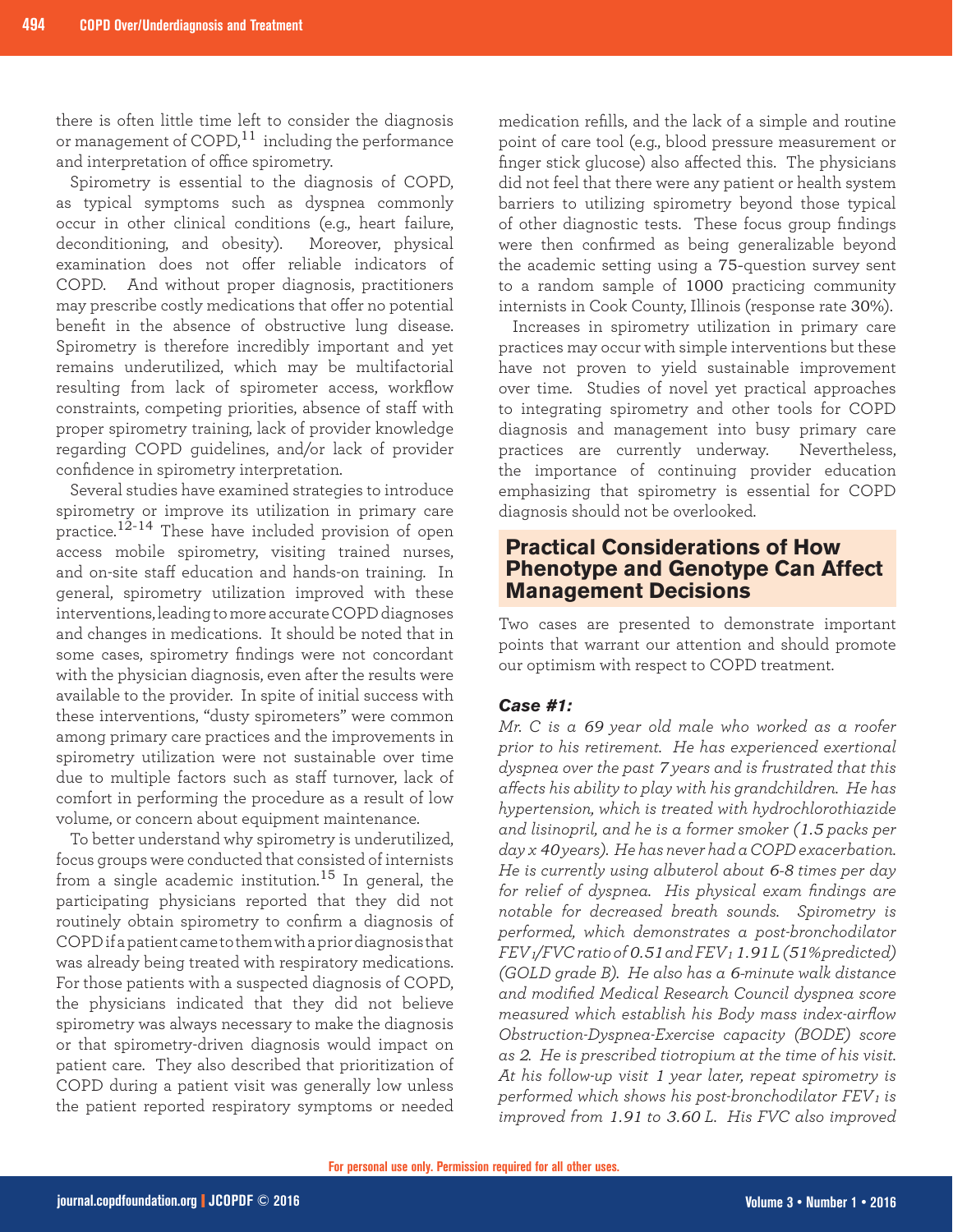*dramatically from 3.71 to 4.92 L. His BODE score at the follow-up visit is 1.* 

This case demonstrates that treatment with a long-acting bronchodilator can result in dramatic improvement in lung function and symptoms in many patients, in contrast to the myths that COPD pharmacotherapy is relatively ineffective and COPD patients cannot significantly improve. For example, in the Understanding Potential Long-term Impacts on Function with Tiotropium-UPLIFT study, 53% of patients demonstrated 200-300 mL improvement after bronchodilator administration.<sup>16</sup> (see Figure 1).

## **Figure 1. Bronchodilator response** among patients enrolled in the **UPLIFT** trial



Adapted from Tashkin DP, Eur Resp J. 2008.<sup>16</sup>

In clinical practice, serial spirometry may be underutilized to assess objective response to pharmacotherapy. Objective assessment is important in individuals with significant airflow limitation who may not experience dramatic change in symptoms in spite of improvement in lung function. It should also be noted that this patient experienced significant improvement in FVC as a result of decreased air trapping after long-term treatment with tiotropium. This observation is particularly common among those individuals with severe and very severe COPD who may not have substantial change in their FEV1 but may have more remarkable increases in their FVC in response to long-acting bronchodilator therapy.16 Thus, lack of improvement in FEV<sub>1</sub> alone should not discourage providers from continuing long-acting bronchodilator therapy.

#### *Case #2:*

*Mrs. K is a 44 year old woman who worked as a secretary until she became disabled after a COPD exacerbation 3 months ago. She is a mother of 2 children. Her alpha-1 antitrypsin level is 79mg/dL and she was smoking cigarettes ½ pack per day until her most recent exacerbation. On presentation in the clinic, she is using accessory muscles to breathe and has high-pitched wheezes diffusely on auscultation of her chest. Postbronchodilator spirometry demonstrates an FEV1 of 0.51L (17% predicted). Her GOLD grade is D and her BODE score is 8. Upon review of her prior spirometry, it is clear she has experienced rapid decline in FEV<sup>1</sup> over the past 4 years (FEV<sup>1</sup> 1.94L in 2008, 1.01L in 2010, and 0.51L in 2012), but she did not receive aggressive treatment for her COPD until her most recent exacerbation. She is immediately referred for lung transplant evaluation.*

This case describes an example of a COPD patient with rapid decline in  $FEV<sub>1</sub>$ . Until recent years, rapid decline in lung function was thought to be a universal feature of COPD pathogenesis. However, we now know that many patients with COPD do not demonstrate decline in  $FEV_1$  that is any different from that of the general population with aging, suggesting rapid decliners may represent a distinct COPD phenotype. Several studies have now shown that rapid decline is not an essential characteristic of  $\text{COPD}^{17-19}$  suggesting it is important to distinguish among individuals who have *early* COPD versus *mild* COPD. Patients with early COPD that is rapidly progressive may be challenging to identify unless serial spirometry is performed, as symptoms may not be a reliable indicator of disease progression given COPD patients will commonly modify their activities and reduce exertion to minimize dyspnea. This is in contrast to patients with mild COPD who may demonstrate little decline in  $FEV<sub>1</sub>$  over time. Early recognition of COPD that is rapidly progressive allows for appropriate intervention including aggressive smoking cessation counseling and therapy, pulmonary rehabilitation referral, and prescription of pharmacotherapy to minimize symptoms, increase exercise tolerance, and maximize preservation of exercise capacity and physical activity as much as possible to prevent deconditioning.

Overall, these clinical cases demonstrate that COPD is indeed treatable and that spirometry is important in assessing objective response to therapy as well as progression of disease over time. COPD phenotypes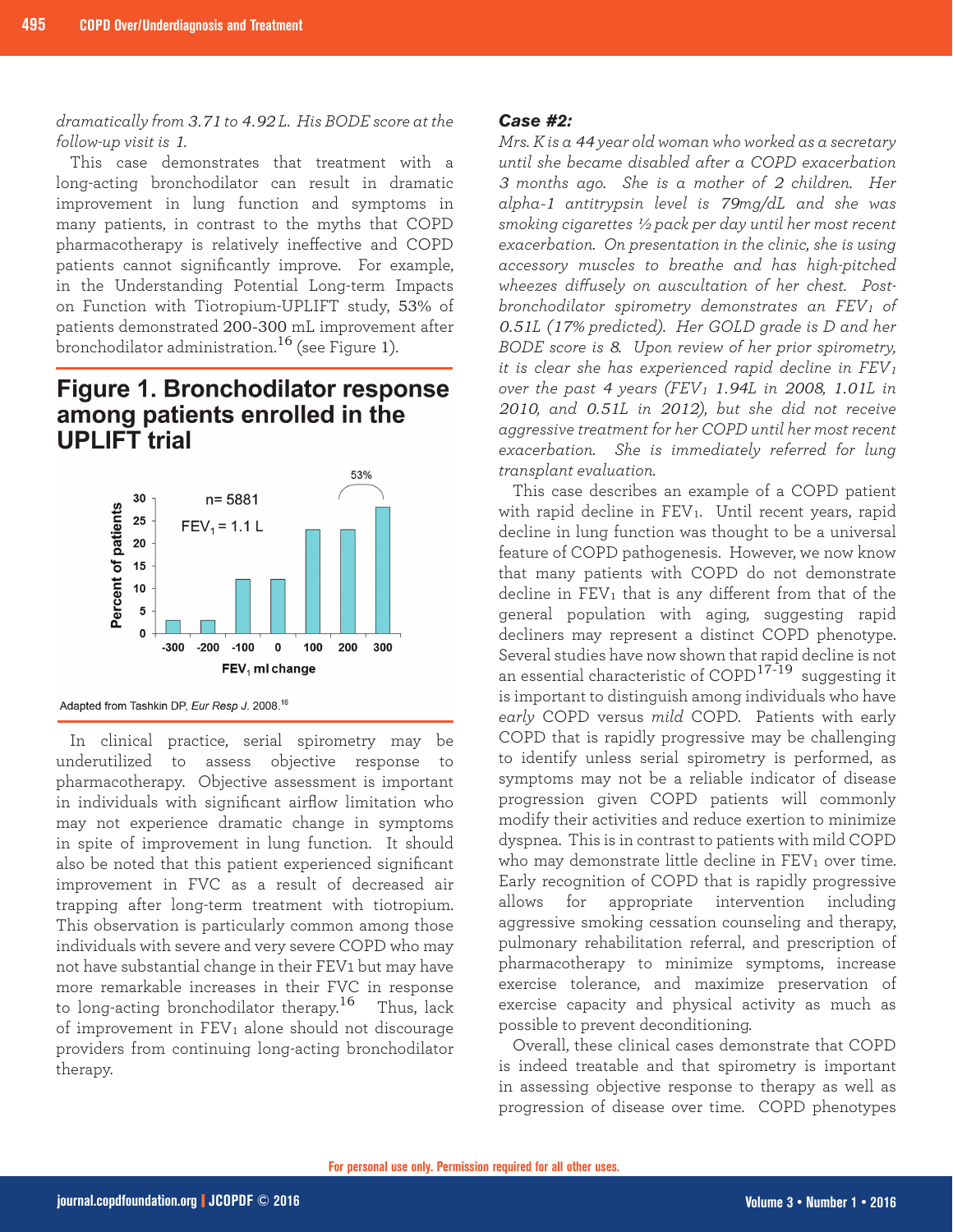such as rapid lung function decline are important to recognize in order to optimize care, and serial spirometry permits identification of these patients early in their disease course.

### **Summary**

Screening spirometry is not currently recommended to identify COPD, but this should not be translated to undermine the importance of spirometry to confirm the diagnosis of COPD in suspected cases. In general, office spirometry is underutilized in primary care, but interventions focused on provider and staff education and training along with automated EMR reminders of best practices have demonstrated success in improving spirometry utilization. Although physicians encounter many barriers to spirometry use in their daily practice, it is important to recognize that spirometry is a useful tool for purposes beyond confirming COPD diagnosis. Spirometry also allows for objective assessment of response to pharmacotherapy and permits identification of individuals with early COPD who have progressive disease warranting aggressive intervention.

*NOTE: To complete the CME post test for this article, refer to the original online version of the article at: www.journal.copdfoundation.org*

#### **Declaration of Interest**

Dr. Au has received funding from the National Heart Lung Blood Institute, Department of Veterans Affairs, and the Centers for Disease Control and Prevention. He has received travel funds and honoraria from Boehringer Ingelheim. He also reports associations with the Society of Hospital Medicine and the American Board of Internal Medicine examination writing committee. Dr. B Yawn has received funding for COPD screening studies from National Heart Lung and Blood Institute and Boehringer Ingelheim. She serves on COPD advisory boards for Aztra Zeneca, Novartis, GlaxoSmithKline, Boehringer Ingelheim, Pfizer, Merck and Pulmone. Dr. Adams has received funding from the National Institutes of Health, Department of Veterans Affairs, the University of Texas System, Chest Foundation, Astra Zeneca, Boehringer Ingelheim, GlaxoSmithKline, and Novartis. She is also the president of the WipeDiseases Foundation. Dr. Joo sits on the GRIFOLS Primary Care Advisory Board for Alpha-1 Antitrypsin Deficiency. Dr. Celli has received grants from Astra Zeneca, GlaxoSmithKline, Boehringer Ingelheim, Almirall, Novartis, Forest, and Aeris. He also sits on the advisory boards for GlaxoSmithKline, Boehringer Ingelheim, Dey, Altana, Astra Zeneca, Almirall, Sepracor, Pfizer, Rox, and Novartis. Dr. Berry has no relevant disclosures.